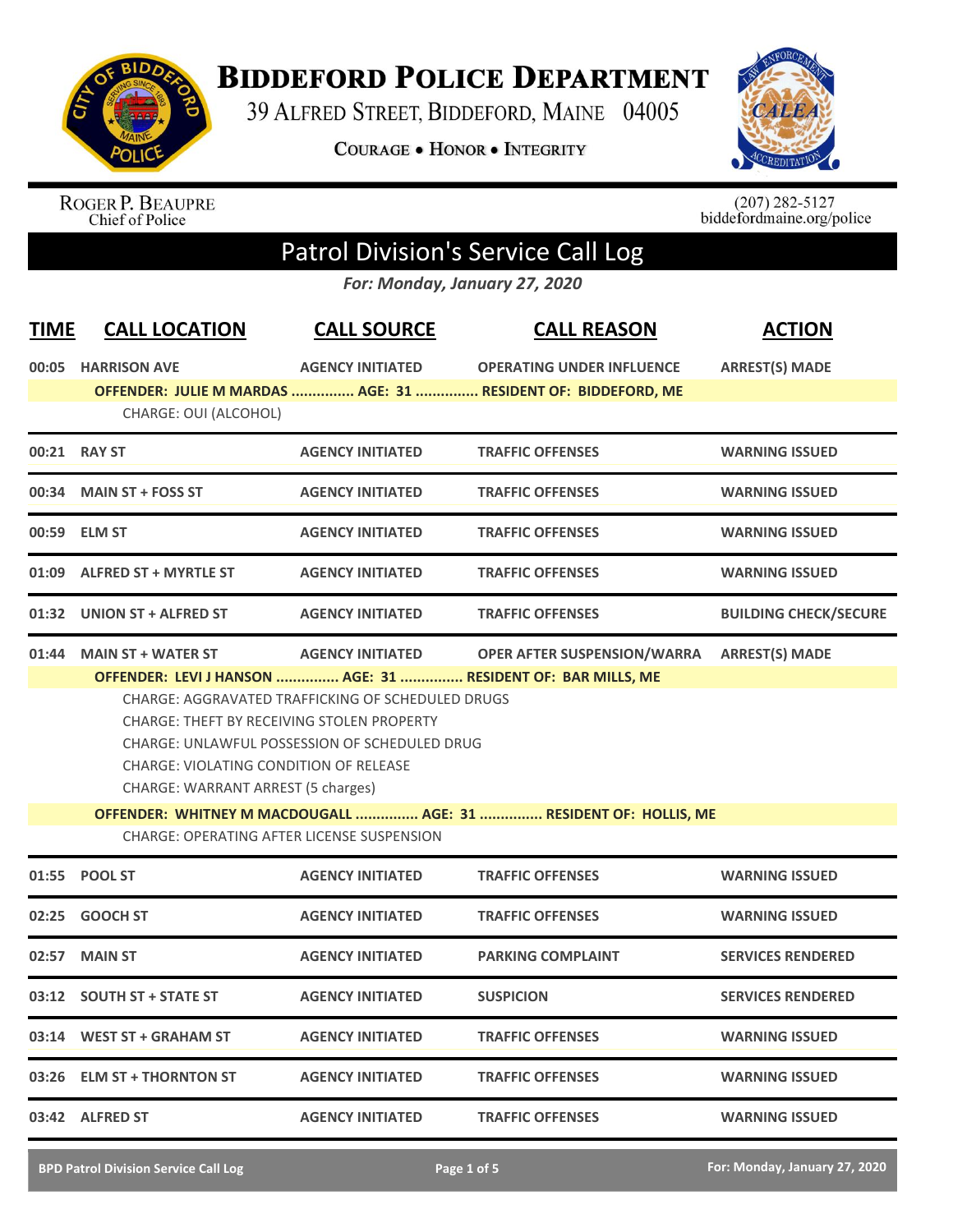| <b>TIME</b> | <b>CALL LOCATION</b>          | <b>CALL SOURCE</b>                            | <b>CALL REASON</b>                                          | <b>ACTION</b>                |
|-------------|-------------------------------|-----------------------------------------------|-------------------------------------------------------------|------------------------------|
|             | 04:17 ALFRED ST + BOULDER WAY | <b>AGENCY INITIATED</b>                       | <b>TRAFFIC OFFENSES</b>                                     | <b>BUILDING CHECK/SECURE</b> |
|             | 04:27 PIKE ST                 | <b>E-911 CALL</b>                             | 911 MISUSE                                                  | <b>SERVICES RENDERED</b>     |
|             | 04:58 PIKE ST                 | <b>E-911 CALL</b>                             | 911 MISUSE                                                  | <b>SERVICES RENDERED</b>     |
|             | 05:53 ALFRED ST               | <b>AGENCY INITIATED</b>                       | <b>TRAFFIC OFFENSES</b>                                     | <b>BUILDING CHECK/SECURE</b> |
|             | 06:09 COUNTRY DR              | <b>E-911 CALL</b>                             | 911 MISUSE                                                  | <b>SERVICES RENDERED</b>     |
|             | 06:13 HILL ST + PENNY AVE     | <b>AGENCY INITIATED</b>                       | <b>TRAFFIC OFFENSES</b>                                     | <b>WARNING ISSUED</b>        |
|             | 07:35 ELM ST                  | <b>AGENCY INITIATED</b>                       | <b>TRAFFIC OFFENSES</b>                                     | <b>WARNING ISSUED</b>        |
| 07:48       | <b>MAIN ST + FOSS ST</b>      | <b>AGENCY INITIATED</b>                       | <b>TRAFFIC OFFENSES</b>                                     | <b>WARNING ISSUED</b>        |
|             | 08:26 ADAMS ST                | <b>NON-EMERGENCY CALL</b>                     | <b>PARKING COMPLAINT</b>                                    | <b>SERVICES RENDERED</b>     |
|             | 08:30 FRANKLIN ST             | <b>NON-EMERGENCY CALL</b>                     | <b>PARKING COMPLAINT</b>                                    | <b>SERVICES RENDERED</b>     |
|             | 08:39 ELM ST                  | <b>AGENCY INITIATED</b>                       | <b>TRAFFIC OFFENSES</b>                                     | <b>WARNING ISSUED</b>        |
|             | 08:43 ALFRED ST               | <b>WALK-IN AT STATION</b>                     | <b>INFORMATIONAL</b>                                        | <b>SERVICES RENDERED</b>     |
|             | 08:48 ELM ST                  | <b>AGENCY INITIATED</b>                       | <b>TRAFFIC OFFENSES</b>                                     | <b>VSAC ISSUED</b>           |
| 08:55       | <b>LESSARD AVE</b>            | <b>NON-EMERGENCY CALL</b>                     | <b>ANIMAL COMPLAINT</b>                                     | <b>SERVICES RENDERED</b>     |
| 09:25       | <b>ALFRED ST + DENTAL AVE</b> | <b>AGENCY INITIATED</b>                       | <b>TRAFFIC OFFENSES</b>                                     | <b>CITATION ISSUED</b>       |
|             |                               | CHARGE: OPERATING WITH SUSPENDED REGISTRATION | OFFENDER: RAYNE G HOKE  AGE: 49  RESIDENT OF: BIDDEFORD, ME |                              |
|             | 09:44 DARTMOUTH ST            | <b>NON-EMERGENCY CALL</b>                     | <b>ARTICLES LOST/FOUND</b>                                  | <b>SERVICES RENDERED</b>     |
|             | 09:46 BACON ST                | E-911 CALL                                    | <b>CITIZEN ASSIST / SERVICE CALL</b>                        | <b>SERVICES RENDERED</b>     |
|             | 09:53 LEDGEMERE DR            | <b>NON-EMERGENCY CALL</b>                     | <b>SUSPICION</b>                                            | <b>SERVICES RENDERED</b>     |
|             | 10:08 CUTTS ST                | <b>WALK-IN AT STATION</b>                     | <b>PROTECTION FROM ABUSE SERVIC</b>                         | <b>SERVICES RENDERED</b>     |
|             | 10:13 ALFRED ST               | <b>NON-EMERGENCY CALL</b>                     | <b>BURGLARY OF A MOTOR VEHICLE</b>                          | <b>SERVICES RENDERED</b>     |
|             | 10:14 ALFRED ST               | <b>AGENCY INITIATED</b>                       | <b>TRAFFIC OFFENSES</b>                                     | <b>WARNING ISSUED</b>        |
|             | 10:21 BACON ST                | <b>AGENCY INITIATED</b>                       | <b>NEW SEX OFFENDER</b>                                     | <b>SERVICES RENDERED</b>     |
|             | 10:21 ALFRED ST               | <b>WALK-IN AT STATION</b>                     | <b>VIOL PROTECTION FROM ABUSE</b>                           | <b>REPORT TAKEN</b>          |
|             | 10:22 ALFRED ST               | <b>NON-EMERGENCY CALL</b>                     | <b>COURT ORDERED CHECK IN</b>                               | <b>SERVICES RENDERED</b>     |
|             | 10:35 HILL ST                 | <b>E-911 CALL</b>                             | <b>ANIMAL COMPLAINT</b>                                     | <b>NEGATIVE CONTACT</b>      |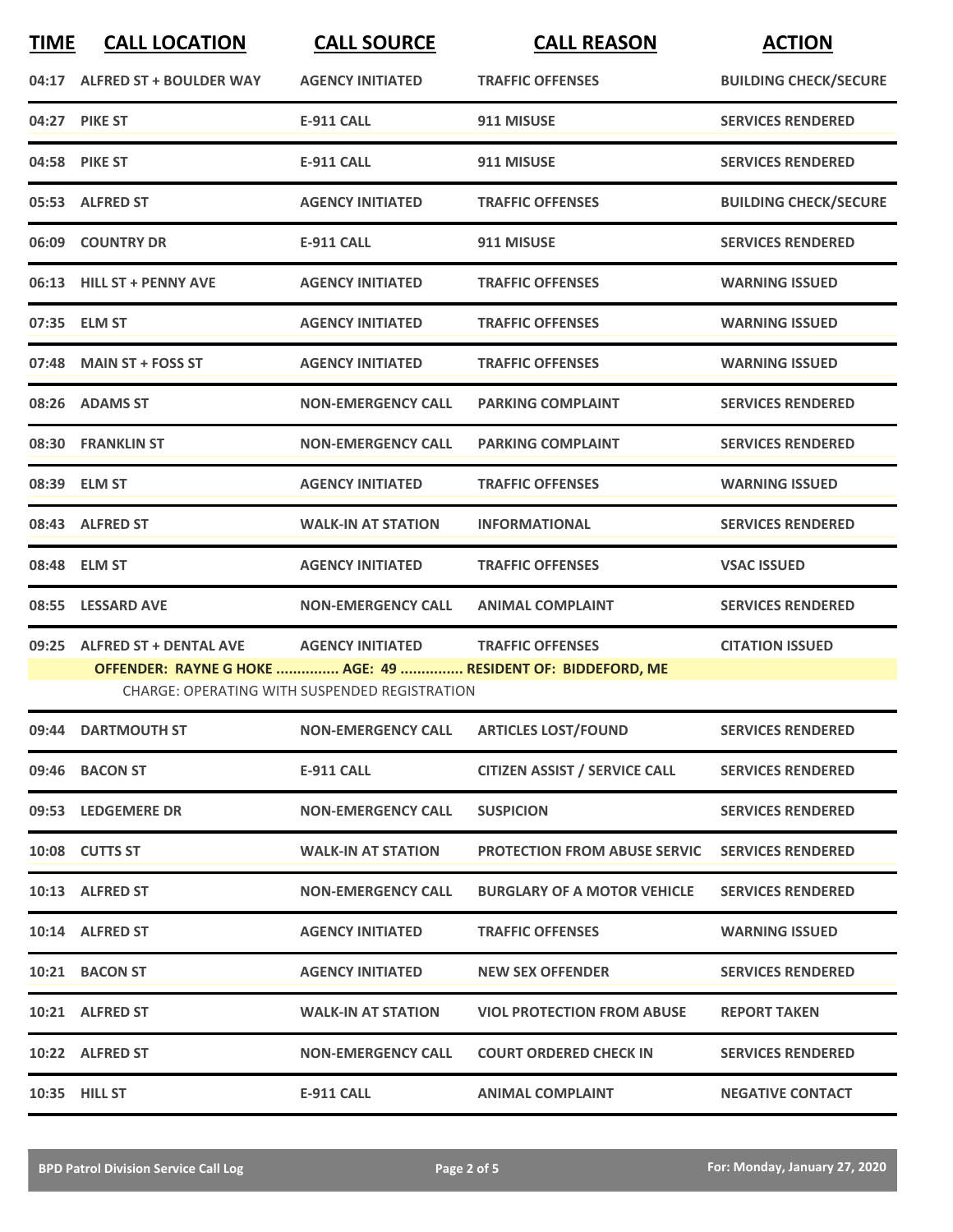| <b>TIME</b> | <b>CALL LOCATION</b>                            | <b>CALL SOURCE</b>        | <b>CALL REASON</b>                                                                      | <b>ACTION</b>                |
|-------------|-------------------------------------------------|---------------------------|-----------------------------------------------------------------------------------------|------------------------------|
|             | 11:16 CUTTS ST                                  | <b>AGENCY INITIATED</b>   | <b>PAPERWORK</b>                                                                        | <b>NEGATIVE CONTACT</b>      |
|             | 11:26 BOULDER WAY                               | <b>AGENCY INITIATED</b>   | <b>ARTICLES LOST/FOUND</b>                                                              | <b>SERVICES RENDERED</b>     |
|             | 11:35 HARDING ST                                | <b>WALK-IN AT STATION</b> | <b>HARASSMENT</b>                                                                       | <b>REPORT TAKEN</b>          |
|             | 11:42 MAIN ST                                   | <b>NON-EMERGENCY CALL</b> | <b>PARKING COMPLAINT</b>                                                                | <b>SERVICES RENDERED</b>     |
|             | 12:03 ELM ST                                    | <b>NON-EMERGENCY CALL</b> | <b>ARTICLES LOST/FOUND</b>                                                              | <b>SERVICES RENDERED</b>     |
|             | 12:13 ALFRED ST                                 | <b>NON-EMERGENCY CALL</b> | <b>COURT ORDERED CHECK IN</b>                                                           | <b>SERVICES RENDERED</b>     |
|             | 12:30 ELM ST                                    | <b>NON-EMERGENCY CALL</b> | <b>SUSPICION</b>                                                                        | <b>SERVICES RENDERED</b>     |
|             | 12:31 SOUTH ST<br><b>CHARGE: WARRANT ARREST</b> | <b>WALK-IN AT STATION</b> | <b>WARRANT ARREST</b><br>OFFENDER: CHRISTIAN BOYNE  AGE: 22  RESIDENT OF: BIDDEFORD, ME | <b>ARREST(S) MADE</b>        |
|             |                                                 |                           |                                                                                         |                              |
|             | 12:54 HAZEL ST                                  | <b>E-911 CALL</b>         | 911 MISUSE                                                                              | <b>SERVICES RENDERED</b>     |
|             | 12:58 ALFRED ST                                 | <b>WALK-IN AT STATION</b> | <b>COURT ORDERED CHECK IN</b>                                                           | <b>SERVICES RENDERED</b>     |
|             | 13:16 ALFRED ST                                 | <b>WALK-IN AT STATION</b> | <b>WARRANT ARREST</b>                                                                   | <b>SERVICES RENDERED</b>     |
|             | 13:27 ALFRED ST                                 | <b>WALK-IN AT STATION</b> | <b>CIVIL COMPLAINT</b>                                                                  | <b>SERVICES RENDERED</b>     |
| 13:30       | <b>MORIN ST</b>                                 | <b>E-911 CALL</b>         | 911 MISUSE                                                                              | <b>SERVICES RENDERED</b>     |
|             | 13:51 WESTERN AVE                               | <b>E-911 CALL</b>         | 911 MISUSE                                                                              | <b>SERVICES RENDERED</b>     |
|             | 14:00 ALFRED ST                                 | <b>NON-EMERGENCY CALL</b> | <b>CIVIL COMPLAINT</b>                                                                  | <b>SERVICES RENDERED</b>     |
|             | 14:04 ST JOSEPH ST                              | <b>NON-EMERGENCY CALL</b> | <b>HARASSMENT</b>                                                                       | <b>SERVICES RENDERED</b>     |
|             | 14:31 ELM ST                                    | <b>RADIO</b>              | <b>DISABLED VEHICLE</b>                                                                 | <b>SERVICES RENDERED</b>     |
|             | 14:50 POOL ST                                   | <b>NON-EMERGENCY CALL</b> | <b>PUBLIC ASSIST</b>                                                                    | <b>SERVICES RENDERED</b>     |
|             | 14:56 HILLS BEACH RD                            | <b>NON-EMERGENCY CALL</b> | <b>SUSPICION</b>                                                                        | <b>SERVICES RENDERED</b>     |
|             | 15:02 WESTERN AVE                               | <b>NON-EMERGENCY CALL</b> | <b>SUSPICION</b>                                                                        | <b>SERVICES RENDERED</b>     |
|             | <b>15:19 MAIN ST</b>                            | <b>NON-EMERGENCY CALL</b> | <b>ARTICLES LOST/FOUND</b>                                                              | <b>NO ACTION REQUIRED</b>    |
|             | <b>16:05 ANDREWS RD</b>                         | <b>E-911 CALL</b>         | 911 MISUSE                                                                              | <b>NO ACTION REQUIRED</b>    |
|             | <b>16:14 MAIN ST</b>                            | <b>NON-EMERGENCY CALL</b> | <b>JUVENILE OFFENSES</b>                                                                | <b>REFERRED OTHER AGENCY</b> |
|             | 16:24 COLE RD                                   | <b>AGENCY INITIATED</b>   | <b>TRAFFIC OFFENSES</b>                                                                 | <b>WARNING ISSUED</b>        |
|             | 16:40 SOUTH ST                                  | <b>AGENCY INITIATED</b>   | <b>TRAFFIC OFFENSES</b>                                                                 | <b>WARNING ISSUED</b>        |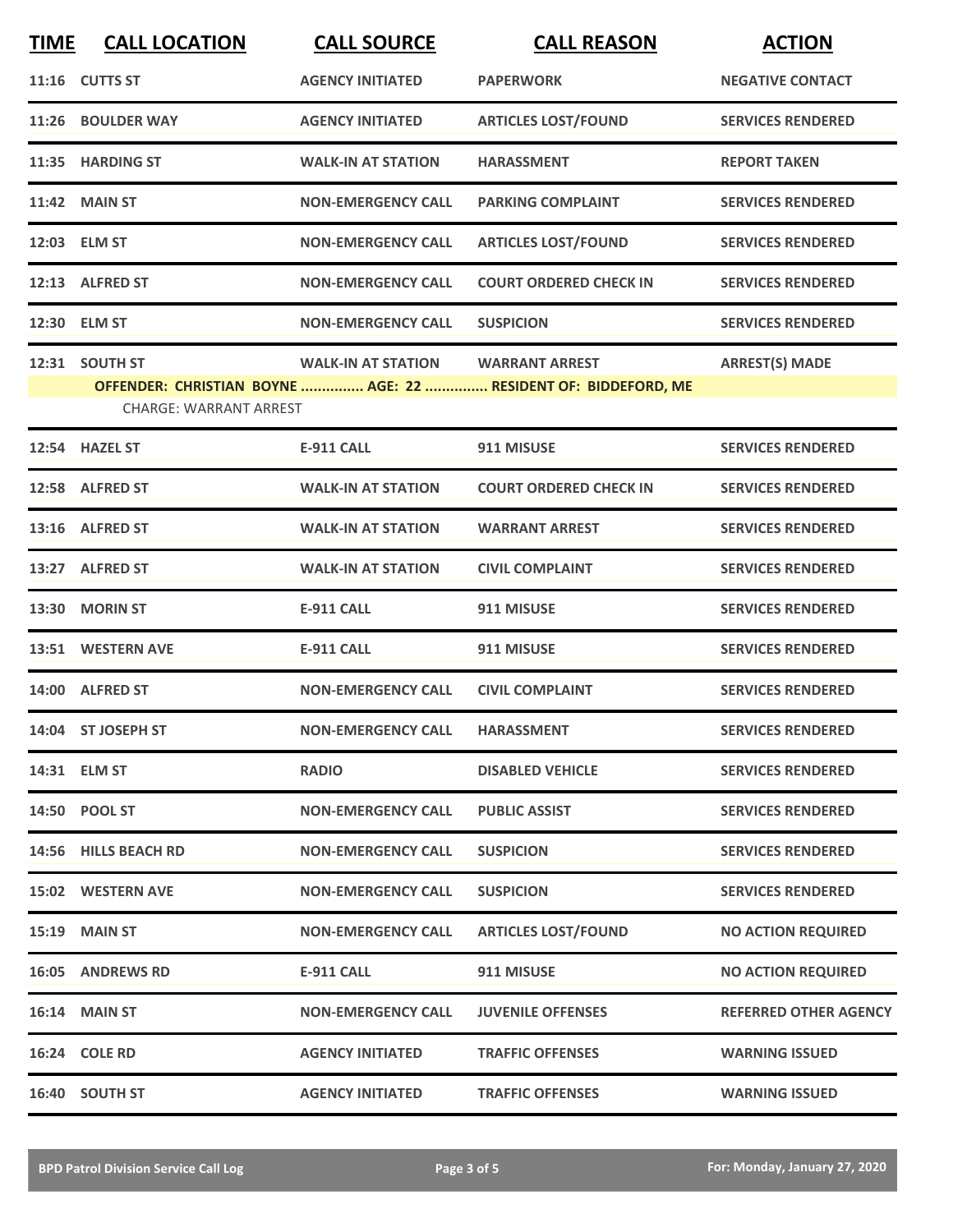| <b>TIME</b> | <b>CALL LOCATION</b>                               | <b>CALL SOURCE</b>        | <b>CALL REASON</b>            | <b>ACTION</b>                |
|-------------|----------------------------------------------------|---------------------------|-------------------------------|------------------------------|
|             | 16:40 FOSS ST                                      | <b>NON-EMERGENCY CALL</b> | <b>MOTOR VEHICLE THEFT</b>    | <b>SERVICES RENDERED</b>     |
|             | 17:06 ALFRED ST                                    | <b>NON-EMERGENCY CALL</b> | <b>SUSPICION</b>              | <b>UNABLE TO LOCATE</b>      |
|             | 17:24 ALFRED ST                                    | <b>WALK-IN AT STATION</b> | <b>PAPERWORK</b>              | <b>SERVICES RENDERED</b>     |
|             | 17:43 MEDICAL CENTER DR                            | <b>NON-EMERGENCY CALL</b> | <b>ASSIST OTHER AGENCY</b>    | <b>SERVICES RENDERED</b>     |
|             | 17:46 ALFRED ST                                    | <b>NON-EMERGENCY CALL</b> | <b>COURT ORDERED CHECK IN</b> | <b>SERVICES RENDERED</b>     |
|             | 17:47 CUTTS ST                                     | <b>AGENCY INITIATED</b>   | <b>PAPERWORK</b>              | <b>PAPERWORK SERVED</b>      |
|             | 18:22 SOUTH ST                                     | <b>NON-EMERGENCY CALL</b> | <b>POLICE INFO</b>            | <b>SERVICES RENDERED</b>     |
| 18:35       | <b>HARRISON AVE</b>                                | <b>AGENCY INITIATED</b>   | <b>PAPERWORK</b>              | <b>NEGATIVE CONTACT</b>      |
| 18:43       | <b>ALFRED ST</b>                                   | <b>AGENCY INITIATED</b>   | <b>TRAFFIC OFFENSES</b>       | <b>WARNING ISSUED</b>        |
|             | 18:44 POOL ST + KYLE LN                            | <b>AGENCY INITIATED</b>   | <b>TRAFFIC OFFENSES</b>       | <b>WARNING ISSUED</b>        |
|             | 18:49 WEST ST + GRAHAM ST                          | <b>AGENCY INITIATED</b>   | <b>TRAFFIC OFFENSES</b>       | <b>BUILDING CHECK/SECURE</b> |
| 18:58       | <b>ALFRED ST + MAY ST</b>                          | <b>AGENCY INITIATED</b>   | <b>TRAFFIC OFFENSES</b>       | <b>WARNING ISSUED</b>        |
| 19:15       | <b>MAIN ST</b>                                     | <b>AGENCY INITIATED</b>   | <b>TRAFFIC OFFENSES</b>       | <b>WARNING ISSUED</b>        |
|             | 19:17 HIGH ST                                      | <b>NON-EMERGENCY CALL</b> | <b>FORGERY</b>                | <b>REPORT TAKEN</b>          |
| 19:21       | <b>PROSPECT ST</b>                                 | <b>E-911 CALL</b>         | 911 MISUSE                    | <b>SERVICES RENDERED</b>     |
|             | 19:22 LINCOLN ST + PEARL ST                        | <b>AGENCY INITIATED</b>   | <b>TRAFFIC OFFENSES</b>       | <b>WARNING ISSUED</b>        |
|             | 19:47 SOUTH ST                                     | <b>AGENCY INITIATED</b>   | <b>TRAFFIC OFFENSES</b>       | <b>WARNING ISSUED</b>        |
|             | 19:52 HILLS BEACH RD                               | <b>AGENCY INITIATED</b>   | <b>TRAFFIC OFFENSES</b>       | <b>WARNING ISSUED</b>        |
|             | 19:53 POOL ST                                      | E-911 CALL                | <b>HARASSMENT</b>             | <b>NO VIOLATION</b>          |
|             | 19:55 SOUTH ST                                     | <b>AGENCY INITIATED</b>   | <b>TRAFFIC OFFENSES</b>       | <b>WARNING ISSUED</b>        |
|             | 20:21 ALFRED ST                                    | <b>AGENCY INITIATED</b>   | <b>TRAFFIC OFFENSES</b>       | <b>BUILDING CHECK/SECURE</b> |
|             | 20:46 ALFRED ST                                    | <b>AGENCY INITIATED</b>   | <b>DISABLED VEHICLE</b>       | <b>SERVICES RENDERED</b>     |
|             | <b>20:50 SOUTHGATE AVE</b>                         | <b>NON-EMERGENCY CALL</b> | <b>JUVENILE OFFENSES</b>      | <b>SERVICES RENDERED</b>     |
|             | 21:11 ALFRED ST + BOULDER WAY                      | <b>AGENCY INITIATED</b>   | <b>TRAFFIC OFFENSES</b>       | <b>VSAC ISSUED</b>           |
|             | 21:28 ALFRED ST + BIDDEFORD GATEW AGENCY INITIATED |                           | <b>TRAFFIC OFFENSES</b>       | <b>WARNING ISSUED</b>        |
|             | 21:35 PRECOURT ST + MOUNTAIN RD AGENCY INITIATED   |                           | <b>TRAFFIC OFFENSES</b>       | <b>WARNING ISSUED</b>        |